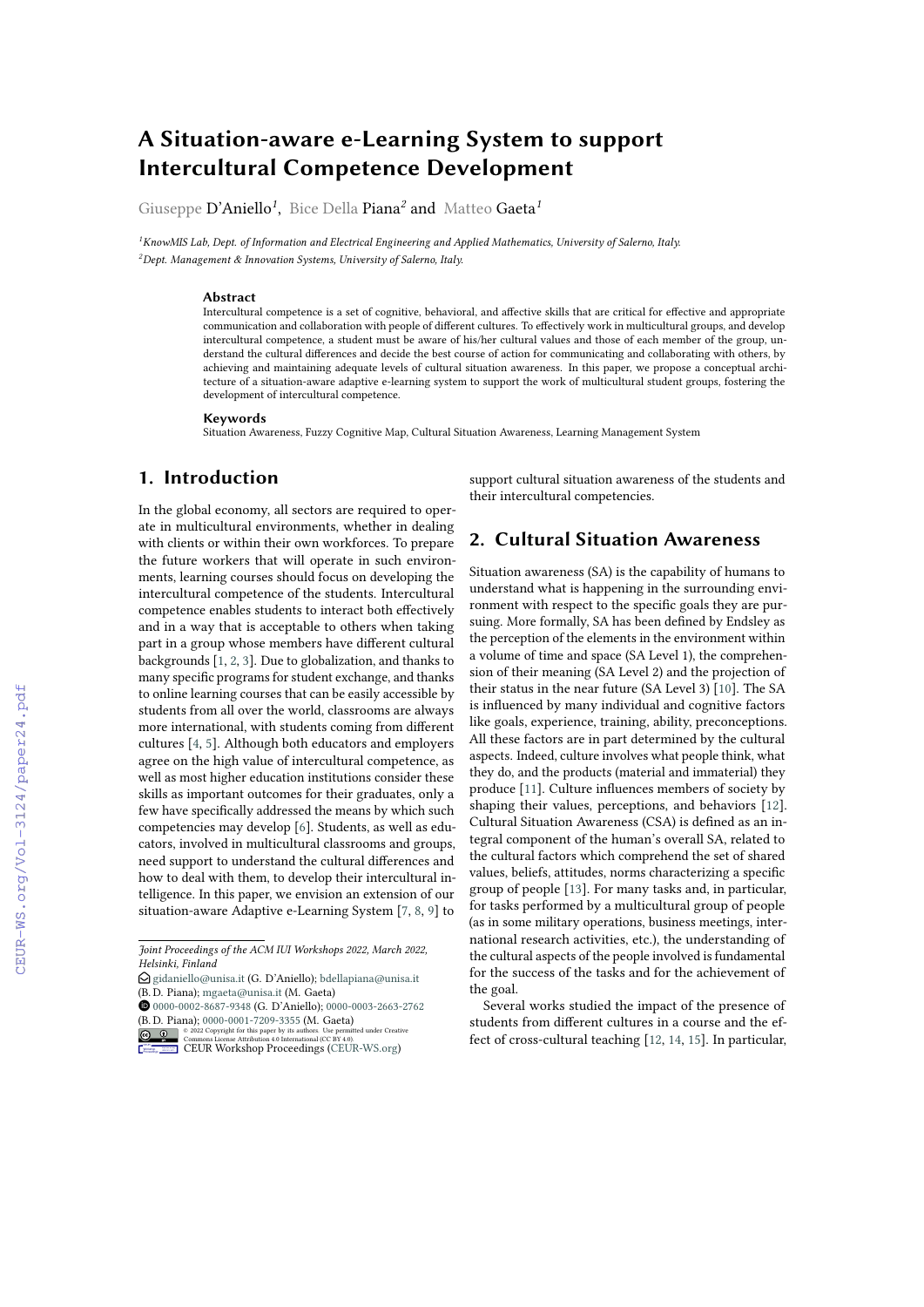according to [\[16\]](#page-4-0), underestimating the culture's role in e-Learning may lead to misunderstanding learners' reactions to different kinds of stimuli, which could lead to an error of adaptation to the learners' needs. On the other hand, the composition of multicultural groups of students could improve the cultural intelligence of each group member. But, in such contexts, it is important that each student is aware of the cultural differences of her mates, and that she knows how to interact with the others students. When performing activities with students coming from different culture, each student needs suggestions and feedback to understand and learn how to interact with others and develop their capabilities of CSA.

Specifically, in the context of online and blended learning, having a good level of CSA for students in the context of multicultural groups, requires: i) at SA Level 1, the perception of cultural cues, human behavior's aspects, and cultural facts and events; ii) at SA Level 2, the complex sociocultural relationships between individuals and the impact these could have on the learning processes and learning objectives should be identified; iii) at SA Level 3, the possible actions and modalities that should be considered to interact with the other students according to the intercultural situation of the group [\[9\]](#page-4-1).

# **3. An Adaptive e-Learning System for Intercultural Situation Awareness**

An Adaptive e-Learning system based on the SA paradigm and designed using the Goal-directed Task Analysis (GDTA) approach [\[17\]](#page-4-2) has been proposed in our previous works [\[7,](#page-3-0) [8,](#page-4-3) [9\]](#page-4-1). This system is able to recognize the situations involving the students by analyzing the activities they perform. The recognized situation, together with the goal of the student, is used to adapt the learning course in terms of learning contents, learning objectives, but also to adapt the interface and the overall user experience. Feedbacks are sent to both students and teachers to guide their activities according to the current situation and their active goals. In this work, we propose an extension of such system to support and improve the level of cultural situation awareness and the acquisition of intercultural competencies of students working in multicultural groups.

Let's consider a typical scenario involving the proposed system. A multicultural group of students is performing a team project. Each student of the group interacts with the other members through the platform, enjoying also the available didactic materials (lectures, slides, articles, video, etc.), to complete the assigned learning activities and achieve the learning objectives. The learning



**Figure 1:** Situation-aware adaptive e-learning system supporting multicultural student groups

system provides social and collaborative features, like chat, instant messaging, blog, videoconferencing, forum, etc, to ease the communication and collaboration within the group, fostering the development of soft skills. The group has a common learning goal, which requires the completion of a series of tasks, and the production of some outcomes (e.g., reports, essays, presentations, etc.).

The conceptual architecture of the Adaptive Learning System is sketched in Fig. 1. The architecture has been developed following the design principles of situation awareness [\[17\]](#page-4-2). The architecture was organized into tiered subsystems, of which the most important ones are: i) Data Acquisition and Representation; ii) User Model; iii) Learning Management system; iv) Feedback Generation v) Behavior Tracker and User Profiling; vi) Situation Identification; vii) Student Dashboard.

The learning system maintains an updated user model for each student. The user model contains: the usual information about the user (personal information, account, preferences, sentiments [\[18\]](#page-4-4)); the learning path, which contains information on the courses, learning activities, objectives the user should complete or has already completed; and a model of the competencies of the user.

The competencies are modeled according Knowledge-Skill-Attitude (KSA) model [\[19,](#page-4-5) [20\]](#page-4-6), implemented using SKOS $<sup>1</sup>$  $<sup>1</sup>$  $<sup>1</sup>$ . There are two main parts in the proposed KSA</sup> model, depicted in Fig. 2. The first represents the competencies related to the learning activities and objectives; the second represents the intercultural competence. The second part, representing intercultural competence, has

<span id="page-1-0"></span><sup>1</sup>http://www.w3.org/TR/skos-reference/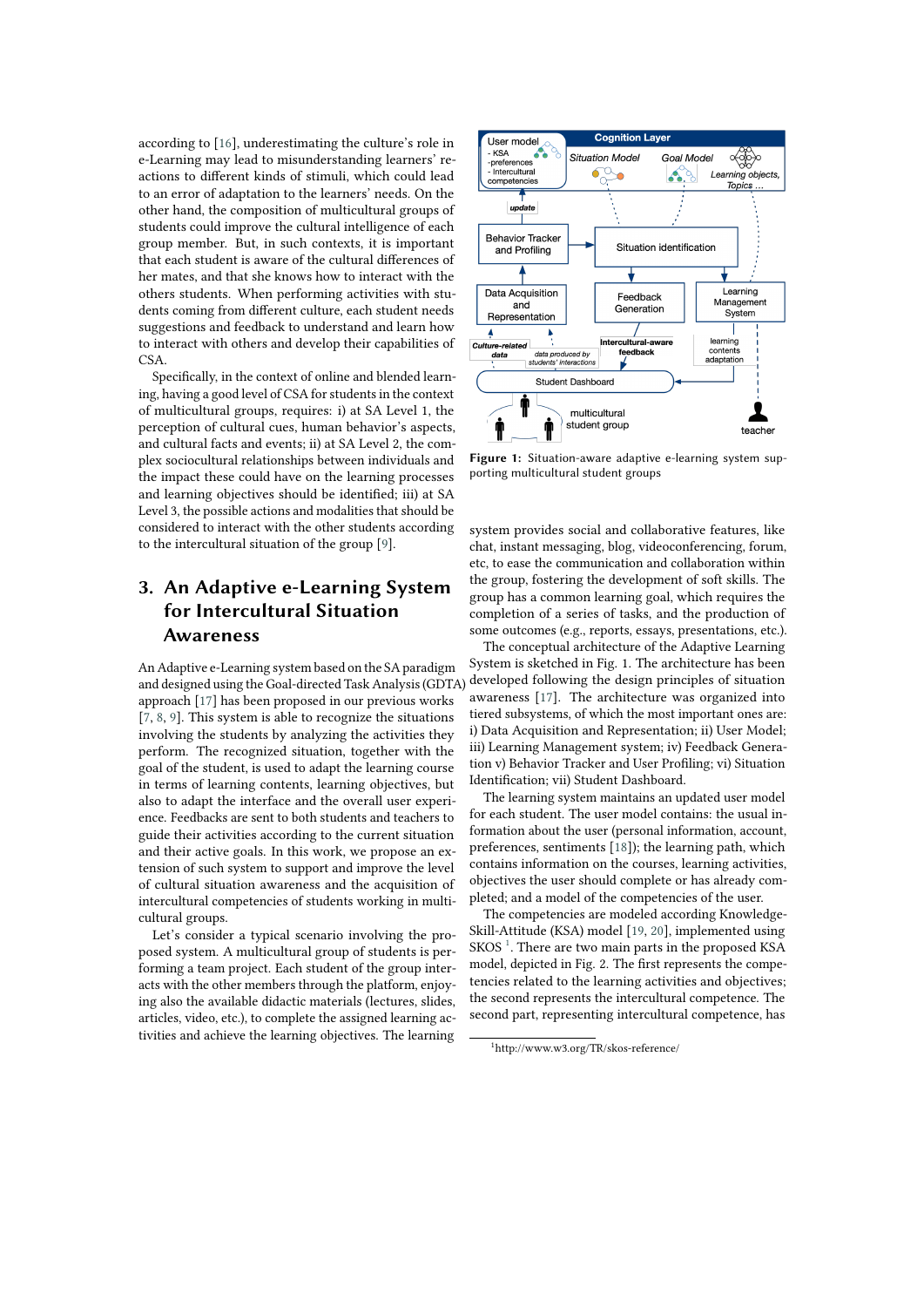

**Figure 2:** KSA model of learning activities and intercultural competencies.

been defined on the basis of the models proposed in [\[21,](#page-4-7) [22\]](#page-4-8). Knowledge necessary for intercultural competence included awareness of own culture (how our culture influences our understanding of the world); sociolinguistic awareness; elements of the culture of the others<sup>[2](#page-2-0)</sup>. Skills include observation, listening, critical thinking, observing. Intercultural attitudes include curiosity and openness, discovery, respect, readiness to suspend disbelief about other cultures, and belief about one's own.

The module Behavior Tracker and User Profiling analyzes the activities of the students to assess their competencies, their level of proficiency according to the learning objectives, and to understand their profiles. In literature, complex techniques based on deep learning have been proposed to identify the profile of the users analyzing their interactions with a system [\[23\]](#page-4-9). The module is also responsible for identifying the level of intercultural competence owned by the students. Such competencies can be assessed using different tools and questionnaires. A review of intercultural competence assessment methods is proposed in [\[6\]](#page-3-1). By proposing a questionnaire at the beginning of the learning activities, the system measures the baseline intercultural competencies of each member of the student group. These cultural competencies are stored in the User Model. During the group work, the students will execute the task (assigned by the

<span id="page-2-0"></span><sup>2</sup>https://welcomm-europe.eu/interculturalawareness/interculturality/

teacher or automatically by the learning system according to the learning objectives) and they will develop their intercultural competencies and develop the capabilities needed to build and maintain the CSA. At the end of the activity, a new questionnaire will measure the improvements obtained by each student for each KSA. Specific questionnaires can be used to measure also the level of SA [\[24\]](#page-4-10). This assessment will also provide interesting information to teacher and learner content creators to adapt and improve their courses, as to make them more effective in terms of intercultural competence awareness and development.

Another fundamental module of the system is the feedback generation module. This module uses Fuzzy Cognitive Maps (FCM) as described in our previous works  $[8, 7, 25, 9]$  $[8, 7, 25, 9]$  $[8, 7, 25, 9]$  $[8, 7, 25, 9]$  $[8, 7, 25, 9]$  $[8, 7, 25, 9]$  $[8, 7, 25, 9]$ . The maps are used to identify the situation involving the student and the whole group. According to this situation and considering the learning goal of the group, the system sends appropriate feedback to each student to improve the current situation, helping her in achieving the goal, and in particular, to develop intercultural competence. Feedback consists of suggestions, additional learning materials that should be studied, exercises, multimedia contents, topics, and ideas on which to develop a conversation with the other students, etc.

In the context of the intercultural e-learning system, in particular, the FCM aims at evaluating the cultural characteristics of each student of the group. This includes the evaluation of the cultural competencies and the intercultural intelligence owned by the student The module evaluates differences and similarities between cultural competencies and intercultural aspects of each student of the group. On the basis of the differences between the students, and considering the learning activities they are developing, the objective they have to achieve (e.g., improve the awareness of the other cultures, improve the sociolinguistic competencies, etc.), the learning path will be adapted (by the Learning Management Module) to foster the development of CSA and intercultural competencies. During the execution of the learning activities, the system continuously monitors the situation of every single student and those of the whole group. In case of a significant deviation between a current state and the learning objective, the system will send feedback to the students (using the FCM). In particular, the system will guide the conversations and the common activities between the students, remembering the cultural peculiarities and differences, and the suggested appropriate actions, to develop their CSA.

### **4. Illustrative example**

Let's consider the following scenario to show how the system works in a real case. This scenario will also be used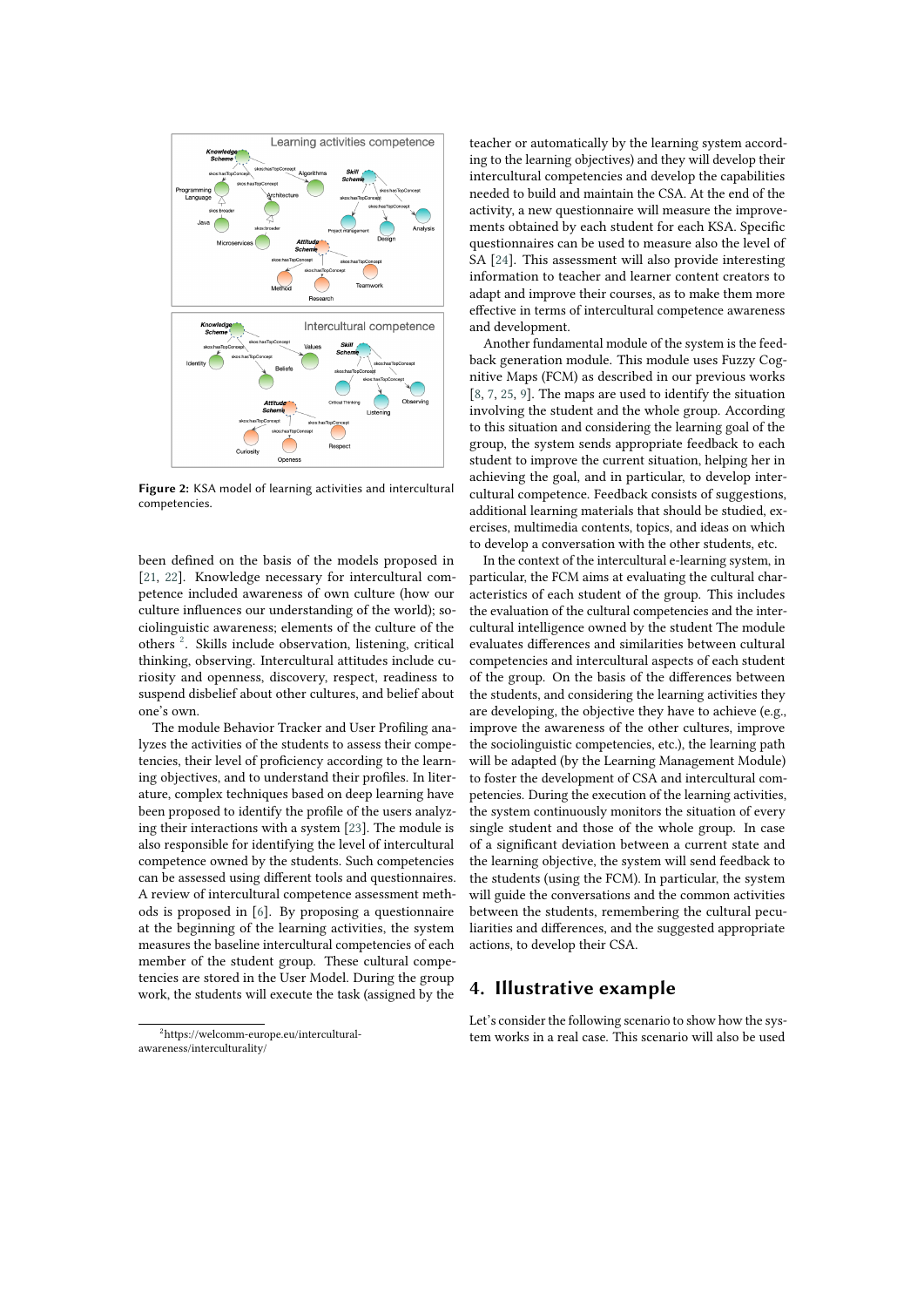in future works for an experimentation carried out in the context of an elective university course called Cross Cultural Management (Data Science & Innovation Management Master Degree at the University of Salerno, Italy). Considering that the course is chosen by students is already in itself information about their expected high level of motivation to learn from other cultures or in any case to be part of a multicultural context. The course aims to provide students with an endowment of knowledge related to the analysis of cultural variables, as well as economic and social, that have an impact on individual and organizational behavior. It also aims to develop skills necessary for understanding the problems of interaction between different cultures within an organization or between organizations of different nationalities, for managing global teams (innovative, virtual, face to face). This course places greater emphasis on the human skills required to deal with the diversity inherent in global teams. Overall, it aims to develop the students' Cultural Intelligence (CQ) defined as an individual's capability to function and manage effectively in culturally diverse settings [\[26\]](#page-4-12). The student, at the end of the course, will acquire the theoretical knowledge and practical skills on problem-solving approaches, and the ability to use the main tools devoted to the resolution of specific problems deriving from cultural differences.

This course involves students from different countries and with very different cultures (for example, Central Europe, Eastern Europe, India). During the course, students are divided into groups of up to 4 people. The group is defined by the teacher so that it has students from different countries and, possibly, from different sociocultural clusters in accordance with the GLOBE project [\[27\]](#page-4-13), for example, one Italian and one Spanish belonging to the Latin Europe cluster, a Russian belonging to the Eastern Europe cluster, an Indian from the Southern Asia cluster. At the beginning of the course, using the e-learning system proposed in the article, a survey is administered for the assessment of each person's cultural skills to allow students to be profiled. The survey is composed of 31 Items. Eleven items are used to gather background data about the students with respect to: the socio-demographic status (4 items), the past and present study experiences (4 items), the general abroad experience (2 items), and future plans regarding job or study activities (1 item). The remaining 20 items are used to measure the CQ of the students via the Cultural Intelligence Scale (CQS), a self-report scale developed by Early and Ang [\[26\]](#page-4-12).

During the course, students will carry out various tasks and group work such as Country Case Studies (which includes specific steps to be done according to the theoretical knowledge provided by the teacher) and Role-Playing Games for which they use the collaboration tools of the proposed e-learning system. During these tasks,

the system is able to send feedback and suggestions to students, using the Fuzzy Cognitive Map, encouraging collaboration and communication within the group. At the end of the course activities, further surveys (like the previous ones) will be administered. This will allow to measure the improvement of competencies and to update the student's profile. The evaluation will be aimed both at measuring the improvement of students' abilities - and specifically the CQ - and at providing feedback on the composition of the groups, and on the adequacy of the concept map used.

## **5. Conclusion**

In this work, a conceptual architecture of a situationaware adaptive e-learning system to support the development of intercultural competence and the collaborative work of multicultural student groups has been proposed. The system is based on the situation-awareness paradigm and, in particular, it supports the cultural situation awareness of the students. In future work, the approach will be evaluated in real-world scenarios in university courses, as detailed in the illustrative example provided.

# **References**

- [1] E. Prechtl, A. D. Lund, Intercultural competence and assessment: perspectives from the inca project, in: H. Kotthoff, H. Spencer-Oatey (Eds.), Handbook of Intercultural Communication, De Gruyter Mouton, 2008, pp. 467–490.
- [2] M. G. Salazar, M. F. Agüero, Intercultural competence in teaching: Defining the intercultural profile of student teachers, Bellaterra Journal of Teaching & Learning Language & Literature 9 (2016) 41–58.
- [3] B. Piana, M. Monteleone, The term "Global" in crosscultural studies: A concordance analysis, Transcultural Marketing for Incremental and Radical Innovation (2013) 166–208.
- [4] H. Mpirirwe, D. P. Mirembe, J. Lubega, J. E. Agaba, E-learning platforms and security mechanisms used by educational institutions in Kampala, Uganda, International Journal of Information Technology, Communications and Convergence 4 (2021) 47–62.
- [5] K. Kalegele, School dropout profiling and prediction approach using machine learning, International Journal of Information Technology, Communications and Convergence 3 (2020) 245–258.
- <span id="page-3-1"></span>[6] M. R. Lombardi, Assessing intercultural competence: A review., NCSSSMST Journal 16 (2010) 15–17.
- <span id="page-3-0"></span>[7] G. D'Aniello, M. De Falco, M. Gaeta, M. Lepore, A situation-aware learning system based on fuzzy cognitive maps to increase learner motivation and